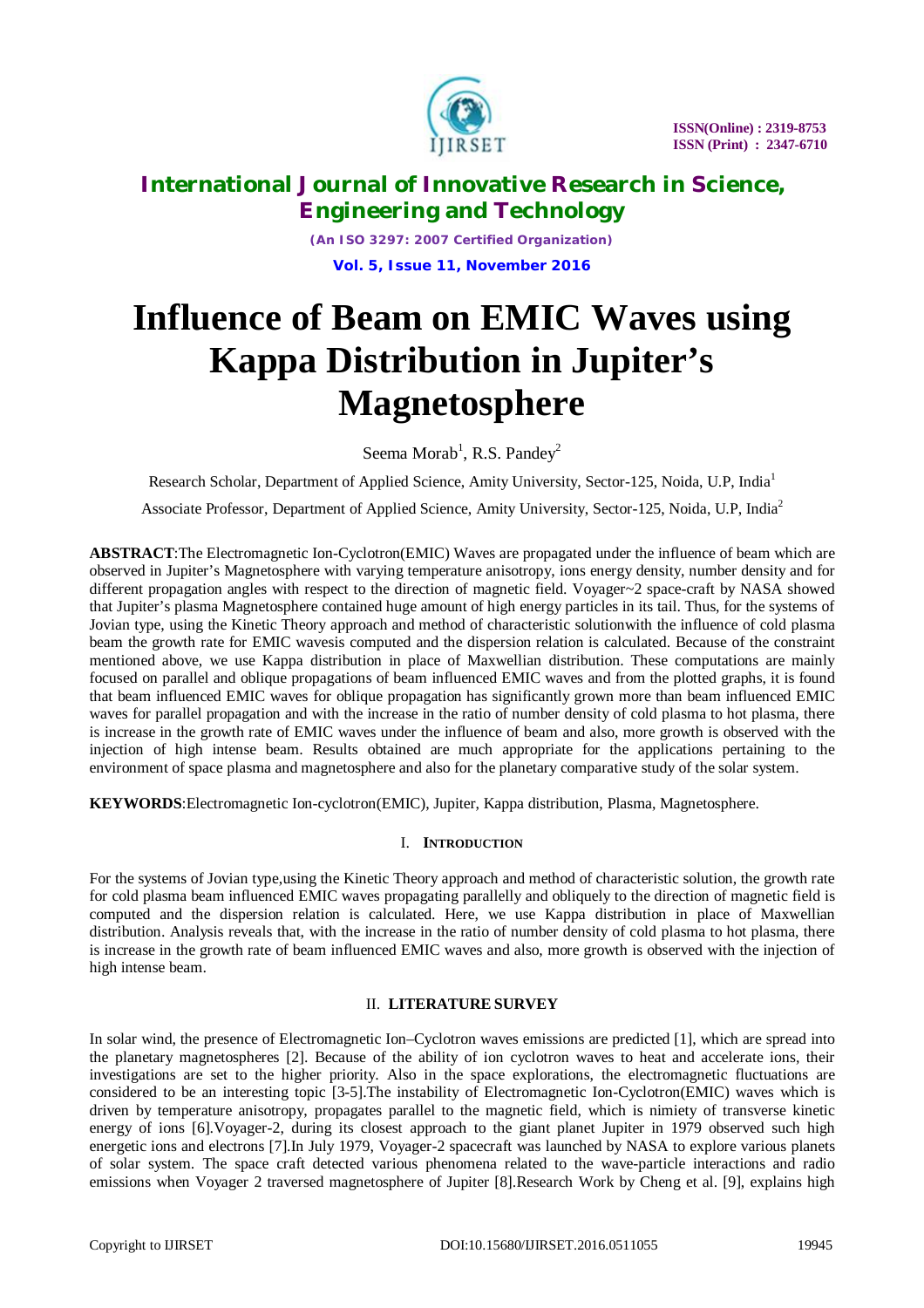

*(An ISO 3297: 2007 Certified Organization)*

### **Vol. 5, Issue 11, November 2016**

energetic ion and electron phase space densities, which declares magnetosphere of Jupiter as an active planetary magnetosphere that exhibits substorm activities, followed by Earth and Mercury. These energetic populations are dealt by generalized function called Lorentzian velocity-distribution function, also known as Kappa distribution function [10].In Jovian magnetosphere, Suprathermal tails have been predicted and kappa distribution is found suitable for satellite data observations [7, 11].This helps us in studyinghigh energetic particles with Kappa distribution function in the Jupiter's magnetosphere and also we study theoretically, influence of beam on the Electromagnetic Ion-Cyclotron instabilitiesexisting in Jupiter's magnetosphere. Thus, the growth rate and dispersion relation is calculated for beam influenced EMIC waves propagating parallelly and obliquely to the direction of magnetic field for better comparison.

#### III. **PROPOSED METHODOLOGY**

A homogeneous collisionless anisotropic plasma with external magnetic field  $\mathbf{B}_o = B_o \hat{\mathbf{e}}_z$  and an electric field  $\mathbf{E}_{o} = \mathbf{E}_{o} \sin(v \, t) \hat{\mathbf{e}}_{z}$  are assumed to obtain the dispersion relation. Following the technique of Pandey et al. [12], the growth rate and real frequency expressions for the beam influenced EMIC waves propagating parallel and oblique to the direction of magnetic field are as follows:

$$
\frac{\gamma}{\omega_{c}} = \frac{\frac{\sqrt{\pi}}{\tilde{k}} \left( \frac{(k-1)! k^{k-1/2}}{(k-3/2)!} \right) (A_{T} - K_{4}) K_{3}^{3} \left\{ -\left( \frac{k_{3}}{\tilde{k}} \right) \right\}^{-2k}}{1 + X_{4} + \frac{k}{k-3/2} \left[ \frac{(1 + X_{4}) \tilde{k}^{2}}{2 K_{3}^{2}} + \frac{\tilde{k}^{2}}{K_{3}} (A_{T} - K_{4}) \right] - \frac{X_{1e}}{X_{1i}} K_{3}^{2} + \frac{(\delta - 1) K_{3}^{2}}{(1 - X_{3})^{2} (1 + X_{4})}
$$
\n
$$
X_{3} = \frac{\omega_{r}}{\omega_{ci}} = \frac{\tilde{k}^{2}}{\delta \beta} \left[ \frac{X_{1i} (1 + X_{4})}{X_{1i} - X_{1e} (1 + X_{4})} + \frac{A_{T} \beta X_{1i}}{2(1 + X_{4}) (X_{1i} - X_{1e} (1 + X_{4}))} \right]
$$
\n
$$
\frac{\sqrt{\pi}}{\tilde{k} \cos \theta} \left( \frac{(k - 1)! k^{k-1/2}}{(k - 3/2)!} \right) (A_{T} - K_{4}) K_{3}^{3} \left\{ -\left( \frac{k_{3}}{\tilde{k}} \right) \right\}^{-2k}
$$
\n
$$
\frac{\gamma}{\omega_{c}} = \frac{\frac{\sqrt{\pi}}{\tilde{k} \cos 2\theta} \left[ \frac{(1 + X_{4}) \tilde{k}^{2}}{(k - 3/2)!} + \frac{\tilde{k}^{2}}{K_{3}} (A_{T} - K_{4}) \right] - \frac{X_{1e}}{X_{1i}} K_{3}^{2} + \frac{(\delta - 1) K_{3}^{2}}{(1 - X_{3})^{2} (1 + X_{4})}
$$

$$
X_{3} = \frac{\omega_{r}}{\omega_{ci}} = \frac{\tilde{k}^{2} \cos^{2} \theta}{\delta \beta} \left[ \frac{X_{1i}(1+X_{4})}{X_{1i} - X_{1e}(1+X_{4})} + \frac{A_{T} \beta X_{1i}}{2(1+X_{4})(X_{1i} - X_{1e}(1+X_{4}))} \right]
$$
  
Where,

$$
K_3 = 1 - X_3 + X_4 \ ; \ \ K_{_{-4}} \ = \ \frac{X_{_{-3}}}{1 - X_{_{-3}} + X_{_{-4}}} \ ; \ \ X_{_{li}} = \theta_{\perp i}^2 - \frac{\omega_{\Gamma_{Xi}}}{\omega_{\text{ci}}^2 - \omega^2} \frac{\theta_{\perp i}}{2} \sqrt{\pi} \ ; \ \ X_{_{le}} = \theta_{\perp e}^2 - \frac{\omega_{\Gamma_{Xe}}}{\omega_{\text{ce}}^2 - \omega^2} \frac{\theta_{\perp e}}{2} \sqrt{\pi} \ .
$$

#### IV. **PLASMA VALUES**

The growth rate for beam influenced EMIC waves in the magnetosphere of Jupiter is computed using Lorentzian-Kappa with the following plasma values. Magnetic field  $B_0 = 51x10^{-9}T$ , Electric field  $E_0 = 0.1x10^{-3}V/m$  and density of electron is given by  $n_0 = 3x10^5 m^3$ . Temperature anisotropy (A<sub>T</sub>) is varying from 1.25 to 1.75. The thermal energy of electrons( $K_bT_{lle}$ ) is taken to be 0.3 eV and that of energetic ions( $K_bT_{lli}$ ) be 1000eV.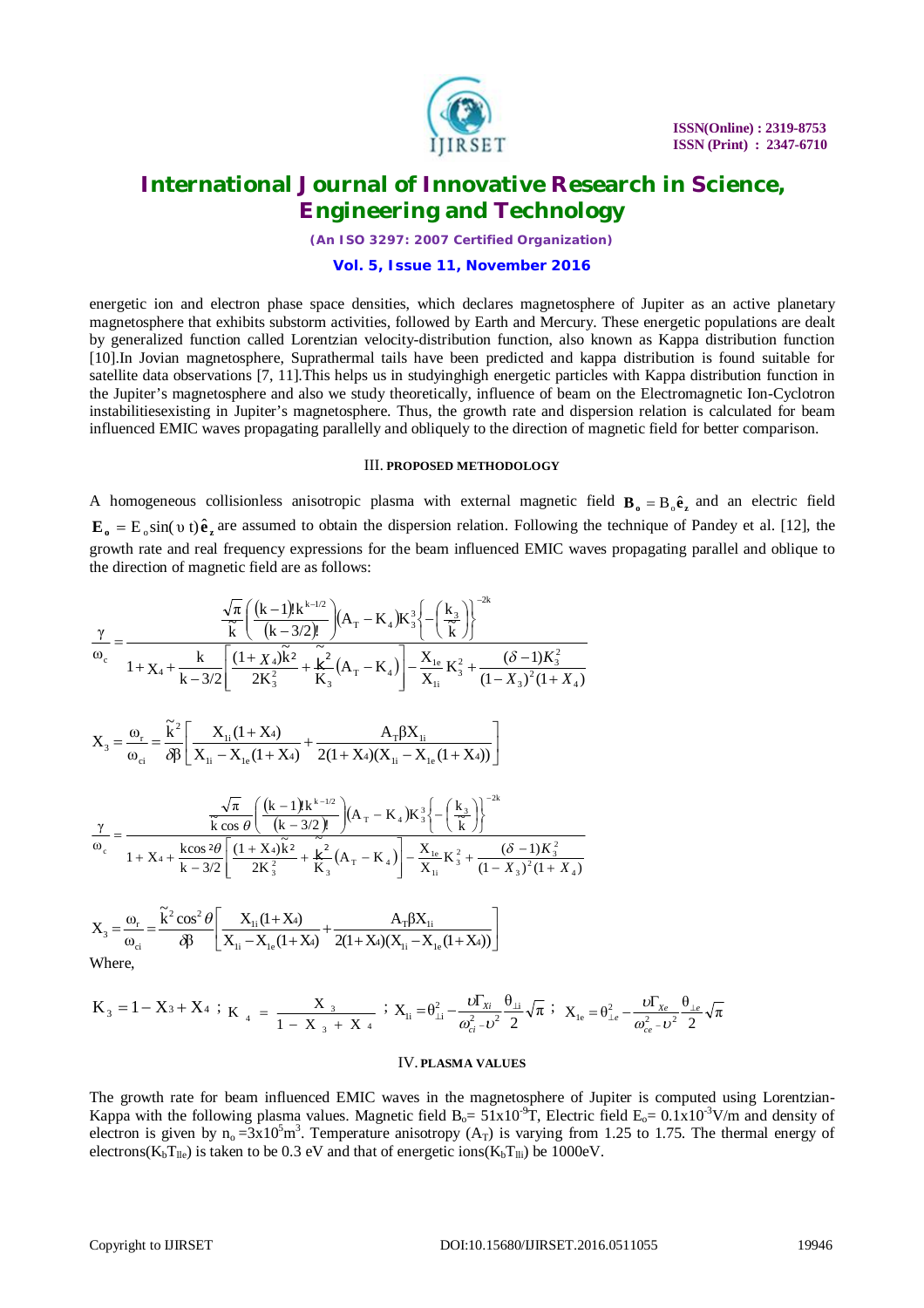

*(An ISO 3297: 2007 Certified Organization)*

**Vol. 5, Issue 11, November 2016**

#### V. **EXPERIMENTAL RESULTS**

The Figure 1(a)shows, the growth rate( $\gamma/\omega_c$ ) varying with  $\tilde{k}$  for different values of the temperature anisotropy ratio(T⋅ /T<sub>||</sub>) varying from 1.25 to 1.75. For the value of T⋅ /T<sub>||</sub>=1.25, the growth rate=0.00588; for T⋅ /T<sub>||</sub>=1.5, the growth rate=0.00961; for T.  $/T_{\parallel}$ =1.75, the growth rate=0.0155 and the growth rate is maximum for  $\tilde{k} = 0.25, 0.25$  and 0.3 respectively. This graph clearly indicates that there is increase in the growth rate as the temperature anisotropy is increased which in turn gives rise to the free energy which is responsible for the beam influenced EMIC waves propagatingparallel to the direction of the magnetic field in the Jupiter's Magnetosphere.





**Fig.1 (a):** Varying Growth Rate( $\gamma/\omega_c$ ) with  $\tilde{k}$  for different values of  $T_\perp/T_\parallel$  at K<sub>b</sub>T<sub>∥i</sub>=1keV with given plasma valuesfor beam influenced EMIC waves propagating parallel to the direction of the magnetic field.

The Figure 1(b) shows, the growth rate( $\gamma/\omega_c$ ) varying with  $\tilde{k}$  for different values of thermal energy of ions (K<sub>b</sub>T<sub>||i</sub>) varying from 1keV to 3keV. For the value of  $K_bT_{\parallel i}=1$ keV, the growth rate=0.00588; for  $K_bT_{\parallel i}=2$ keV, the growth rate=0.0241; for  $K_bT_{li}=3keV$ , the growth rate=0.0459 and the growth rate is maximum for  $\tilde{K} = 0.25$ , 0.4 and 0.5 respectively. This graph indicates that there is increase in the growth rate of beam influenced parallelly propagating EMIC waves as the energy of the ions is increased.



**Fig.1 (b)**

**Fig.1 (b):** Varying Growth Rate( $\gamma/\omega_c$ ) with  $\tilde{k}$  for different values of K<sub>b</sub>T<sub>ll</sub> at  $T_{\perp}/T_{\parallel}$  =1.25 with given plasma values for beam influenced EMIC waves propagating parallel to the direction of the magnetic field.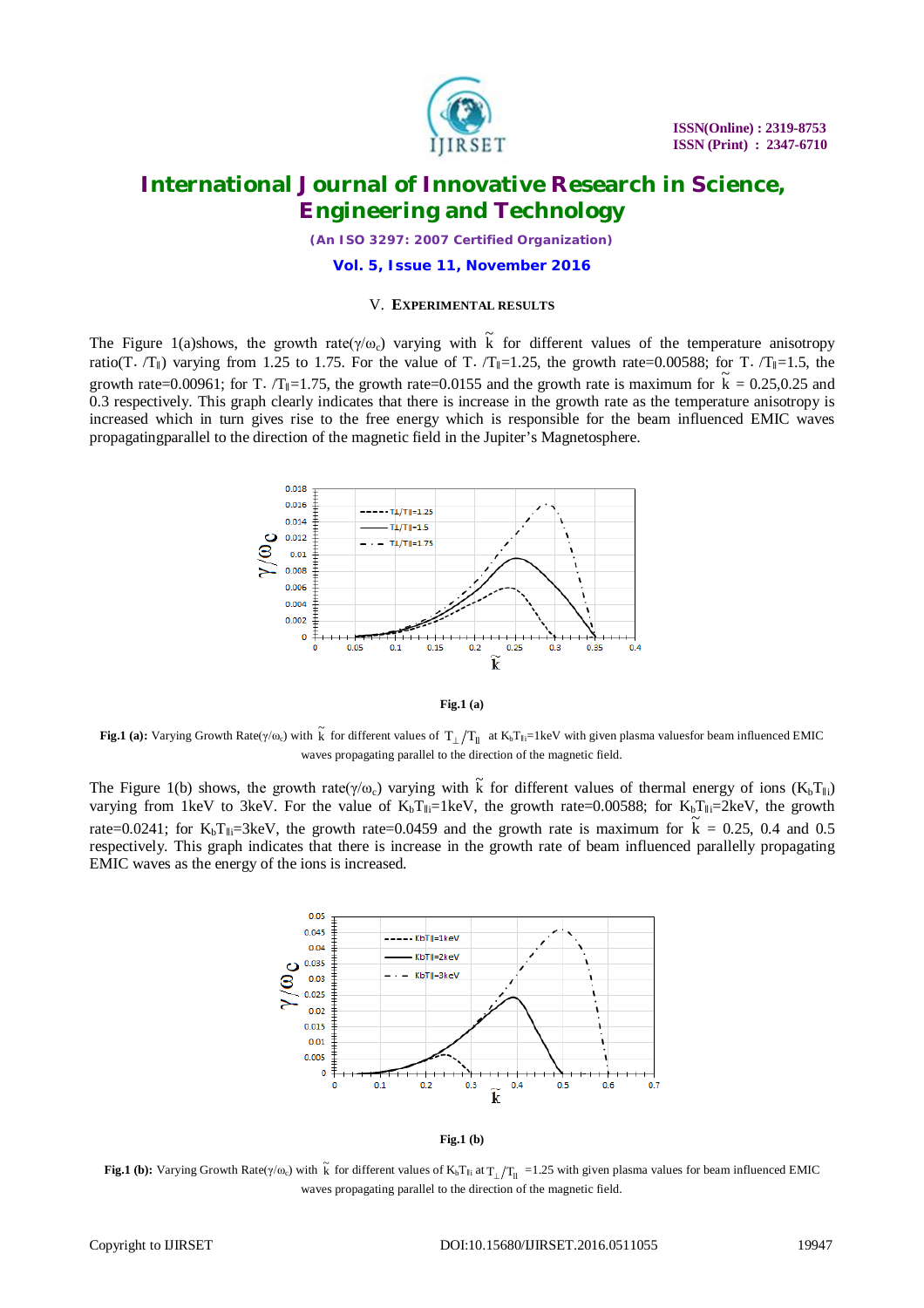

*(An ISO 3297: 2007 Certified Organization)*

### **Vol. 5, Issue 11, November 2016**

The Figure 1(c) shows, the growth rate( $\gamma/\omega_c$ ) varying with  $\tilde{k}$  for different values of number density ratio(n<sub>c</sub>/n<sub>w</sub>) varying from 10 to 20. For the value of  $n_c/n_w=10$ , the growth rate=0.00588; for  $n_c/n_w=15$ , the growth rate=0.00710; for  $n_c/n_w=20$ , the growth rate=0.00792 and the growth rate is maximum for  $\tilde{k} = 0.25, 0.3$  and 0.35 respectively. This graph clearly indicates that there is increase in the growth rate of beam influenced parallelly propagating EMIC waves as the ratio of number density of cold plasma to hot plasma is increased.



**Fig.1 (c)**

**Fig.1** (c): Varying Growth Rate( $\gamma/\omega_c$ ) with  $\tilde{k}$  for different values of  $n_c/n_w$  at  $T_\perp/T_{\rm H}$  =1.25 with given plasma values for beam influenced EMIC waves propagating parallel to the direction of the magnetic field.

The Figure 2(a) shows, the growth rate( $\gamma/\omega_c$ ) varying with  $\tilde{k}$  for different values of the temperature anisotropy ratio(T.  $/T_{\parallel}$ ) varying from 1.25 to 1.75 forbeam influenced obliquely propagating EMIC waves to the direction of the magnetic field. For the value of T. /T<sub>∥</sub>=1.25, the growth rate=0.00595; for T. /T<sub>∥</sub>=1.5, the growth rate=0.00971; for T.  $/T_{\parallel}$ =1.75, the growth rate=0.0161 and the growth rate is maximum for  $\tilde{k} = 0.25$ , 0.25 and 0.3 respectively. This graph clearly indicates that the condition of the resonance changes as the growth rate of the beam influenced obliquely propagating EMIC waves increases with increase in the temperature anisotropy.



**Fig.2 (a):** Varying Growth Rate( $\gamma/\omega_c$ ) with  $\tilde{k}$  for different values of  $T_\perp/T_{ll}$  at K<sub>b</sub>T<sub>li</sub>=1keV with given plasma valuesfor beam influenced EMIC waves propagating oblique to the direction of the magnetic field.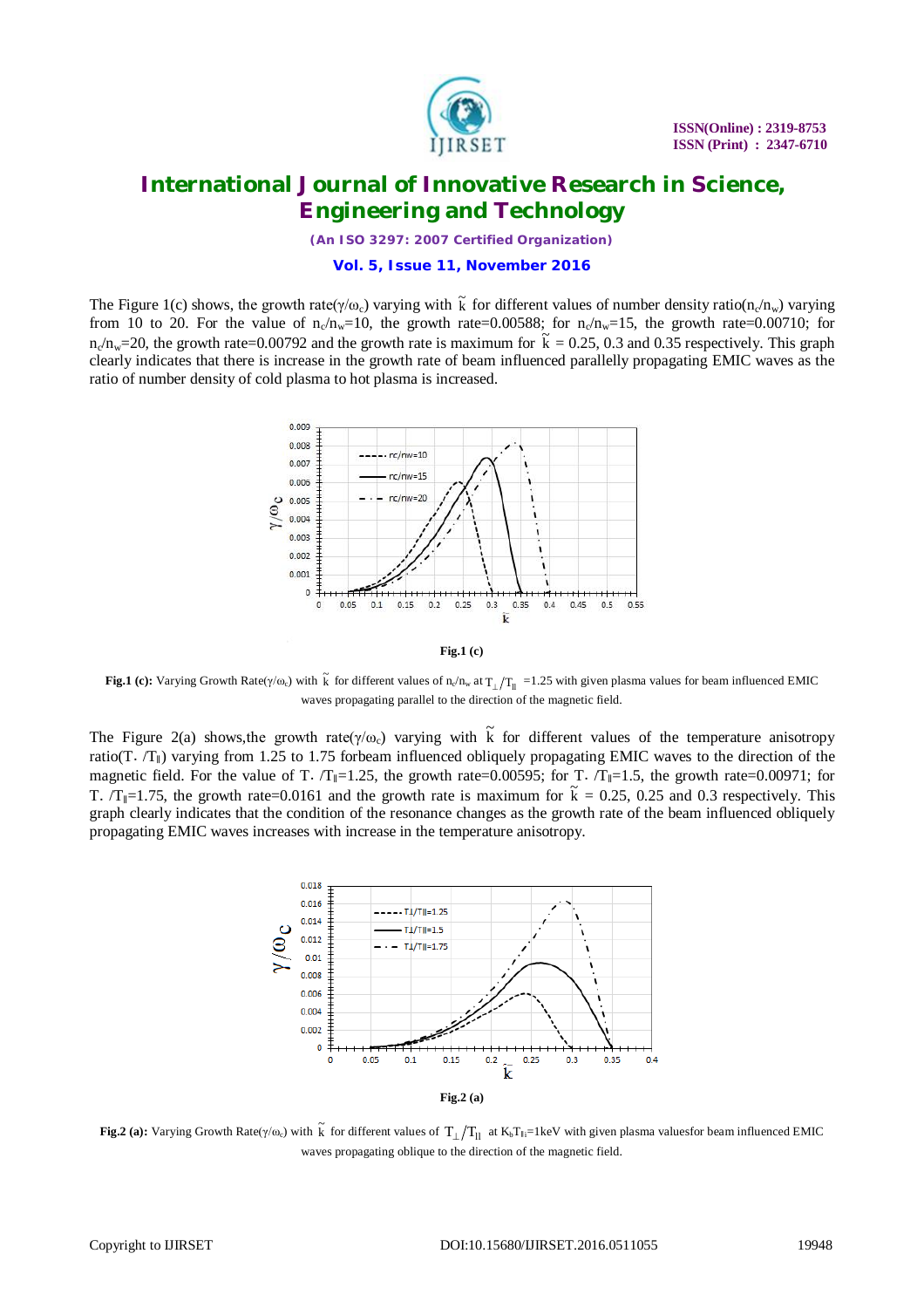

*(An ISO 3297: 2007 Certified Organization)*

### **Vol. 5, Issue 11, November 2016**

The Figure 2(b) shows, the growth rate( $\gamma/\omega_c$ ) varying with  $\tilde{k}$  for different values of thermal energy of ions (K<sub>b</sub>T<sub>||i</sub>) varying from 1keV to 3keV for the beam influenced obliquely propagating EMIC waves to the direction of the magnetic field. For the value of  $K_bT_{\parallel i}=1$ keV, the growth rate=0.00595; for  $K_bT_{\parallel i}=2$ keV, the growth rate=0.0252; for  $K_bT_{\parallel i}=3keV$ , the growth rate=0.0461 and the growth rate is maximum for  $\tilde{k} = 0.25$ , 0.4 and 0.5 respectively. This graph shows significant changes in the bandwidth as there is increase in the growth rate of beam influenced obliquely propagating EMIC waves when the energy of the ions is increased.



**Fig.2 (b):** Varying Growth Rate( $\gamma/\omega_c$ ) with  $\tilde{k}$  for different values of K<sub>b</sub>T<sub>∥i</sub> at T<sub>⊥</sub>/T<sub>|l</sub> =1.25 with given plasma values for beam influenced EMIC waves propagating oblique to the direction of the magnetic field.

The Figure 2(c) shows, the growth rate( $\gamma/\omega_c$ ) varying with  $\tilde{k}$  for different values of number density ratio(n<sub>c</sub>/n<sub>w</sub>) varying from 10 to 20. For the value of  $n_c/n_w = 10$ , the growth rate=0.00595; for  $n_c/n_w = 15$ , the growth rate=0.00721; for  $n_c/n_w$ =20, the growth rate=0.00811 and the growth rate is maximum for  $\tilde{k} = 0.25$ , 0.3 and 0.35 respectively. This graph clearly indicates that there is increase in the growth rate of beam influenced obliquely propagating EMIC waves as the ratio of number density of cold plasma to hot plasma is increased.



#### **Fig.2 (c)**

**Fig.2 (c):** Varying Growth Rate( $\gamma/\omega_c$ ) with  $\tilde{k}$  for different values of n<sub>c</sub>/n<sub>w</sub> at  $T_{\perp}/T_{\parallel}$  =1.25 with given plasma values for beam influenced EMIC waves propagating oblique to the direction of the magnetic field.

The Figure 2(d) shows, the growth rate( $\gamma/\omega_c$ ) varying with  $\tilde{k}$  for different values of propagation angle( $\theta$ ) varying from  $10^0$  to  $30^0$  for the oblique propagation of the EMIC waves to the direction of the magnetic field under the influence of